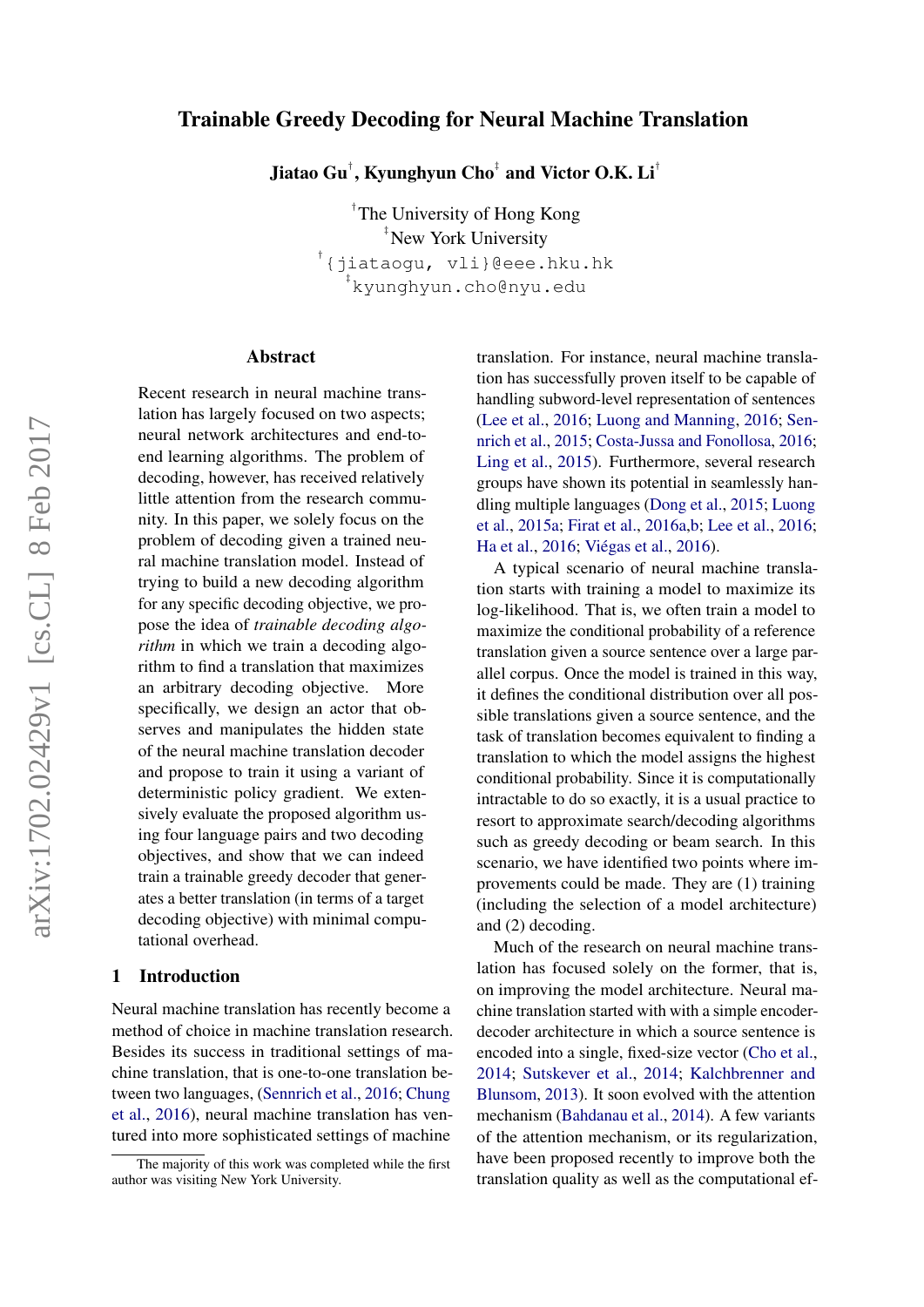ficiency [\(Luong et al.,](#page-9-7) [2015b;](#page-9-7) [Cohn et al.,](#page-8-10) [2016;](#page-8-10) [Tu et al.,](#page-9-8) [2016b\)](#page-9-8). More recently, convolutional networks have been adopted either as a replacement of or a complement to a recurrent network in order to efficiently utilize parallel computing [\(Kalchbrenner](#page-8-11) [et al.,](#page-8-11) [2016;](#page-8-11) [Lee et al.,](#page-8-1) [2016;](#page-8-1) [Gehring et al.,](#page-8-12) [2016\)](#page-8-12).

On the aspect of decoding, only a few research groups have tackled this problem by incorporating a target decoding algorithm into training. [Wiseman](#page-9-9) [and Rush](#page-9-9) [\(2016\)](#page-9-9) and [Shen et al.](#page-9-10) [\(2015\)](#page-9-10) proposed a learning algorithm tailored for beam search. [Ran](#page-9-11)[zato et al.](#page-9-11) [\(2015\)](#page-9-11) and [\(Bahdanau et al.,](#page-8-13) [2016\)](#page-8-13) suggested to use a reinforcement learning algorithm by viewing a neural machine translation model as a policy function. Investigation on decoding alone has, however, been limited. [Cho](#page-8-14) [\(2016\)](#page-8-14) showed the limitation of greedy decoding by simply injecting unstructured noise into the hidden state of the neural machine translation system. [Tu et al.](#page-9-12) [\(2016a\)](#page-9-12) similarly showed that the exactness of beam search does not correlate well with actual translation quality, and proposed to augment the learning cost function with reconstruction to alleviate this problem. [Li et al.](#page-8-15) [\(2016\)](#page-8-15) proposed a modification to the existing beam search algorithm to improve its exploration of the translation space.

In this paper, we tackle the problem of decoding in neural machine translation by introducing a concept of *trainable greedy decoding*. Instead of manually designing a new decoding algorithm suitable for neural machine translation, we propose to learn a decoding algorithm with an arbitrary decoding objective. More specifically, we introduce a neural-network-based decoding algorithm that works on an already-trained neural machine translation system by observing and manipulating its hidden state. We treat such a neural network as an agent with a deterministic, continuous action and train it with a variant of the deterministic policy gradient algorithm [\(Silver et al.,](#page-9-13) [2014\)](#page-9-13).

We extensively evaluate the proposed trainable greedy decoding on four language pairs (En-Cs, En-De, En-Ru and En-Fi; in both directions) with two different decoding objectives; sentence-level BLEU and negative perplexity. By training such trainable greedy decoding using deterministic policy gradient with the proposed critic-aware actor learning, we observe that we can improve decoding performance with minimal computational overhead. Furthermore, the trained actors are found to improve beam search as well, suggesting a future research direction in extending the proposed idea of trainable decoding for more sophisticated underlying decoding algorithms.

## 2 Background

#### 2.1 Neural Machine Translation

Neural machine translation is a special case of conditional recurrent language modeling, where the source and target are natural language sentences. Let us use  $X = \{x_1, \ldots, x_{T_s}\}\$ and  $Y =$  $\{y_1, \ldots, y_T\}$  to denote source and target sentences, respectively. Neural machine translation then models the target sentence given the source sentence as:  $p(Y|X) = \prod_{t=1}^{T} p(y_t|y_{< t}, X)$ . Each term on the r.h.s. of the equation above is modelled as a composite of two parametric functions:

$$
p(y_t|y_{< t}, X) \propto \exp\left(g\left(y_t, z_t; \theta_g\right)\right),
$$

where  $z_t = f(z_{t-1}, y_{t-1}, e_t(X; \theta_e); \theta_f)$ . g is a read-out function that transforms the hidden state  $z_t$  into the distribution over all possible symbols, and  $f$  is a recurrent function that compresses all the previous target words  $y_{< t}$  and the time-dependent representation  $e_t(X; \theta_e)$  of the source sentence X. This time-dependent representation  $e_t$  is often implemented as a recurrent network encoder of the source sentence coupled with an attention mechanism [\(Bahdanau et al.,](#page-8-9) [2014\)](#page-8-9).

Maximum Likelihood Learning We train a neural machine translation model, or equivalently estimate the parameters  $\theta_q$ ,  $\theta_f$  and  $\theta_e$ , by maximizing the log-probability of a reference translation  $\hat{Y} = \{\hat{y}_1, ..., \hat{y}_T\}$  given a source sentence. That is, we maximize the log-likelihood function:

$$
J^{\text{ML}}(\theta_g, \theta_f, \theta_e) = \frac{1}{N} \sum_{n=1}^{N} \sum_{t=1}^{T_n} \log p_{\theta}(\hat{y}_t^n | \hat{y}_{\leq t}^n, X^n),
$$

given a training set consisting of  $N$  source-target sentence pairs. It is important to note that this maximum likelihood learning does not take into account how a trained model would be used. Rather, it is only concerned with learning a distribution over all possible translations.

## 2.2 Decoding

Once the model is trained, either by maximum likelihood learning or by any other recently proposed algorithms [\(Wiseman and Rush,](#page-9-9) [2016;](#page-9-9) [Shen et al.,](#page-9-10) [2015;](#page-9-10) [Bahdanau et al.,](#page-8-13) [2016;](#page-8-13) [Ranzato et al.,](#page-9-11) [2015\)](#page-9-11),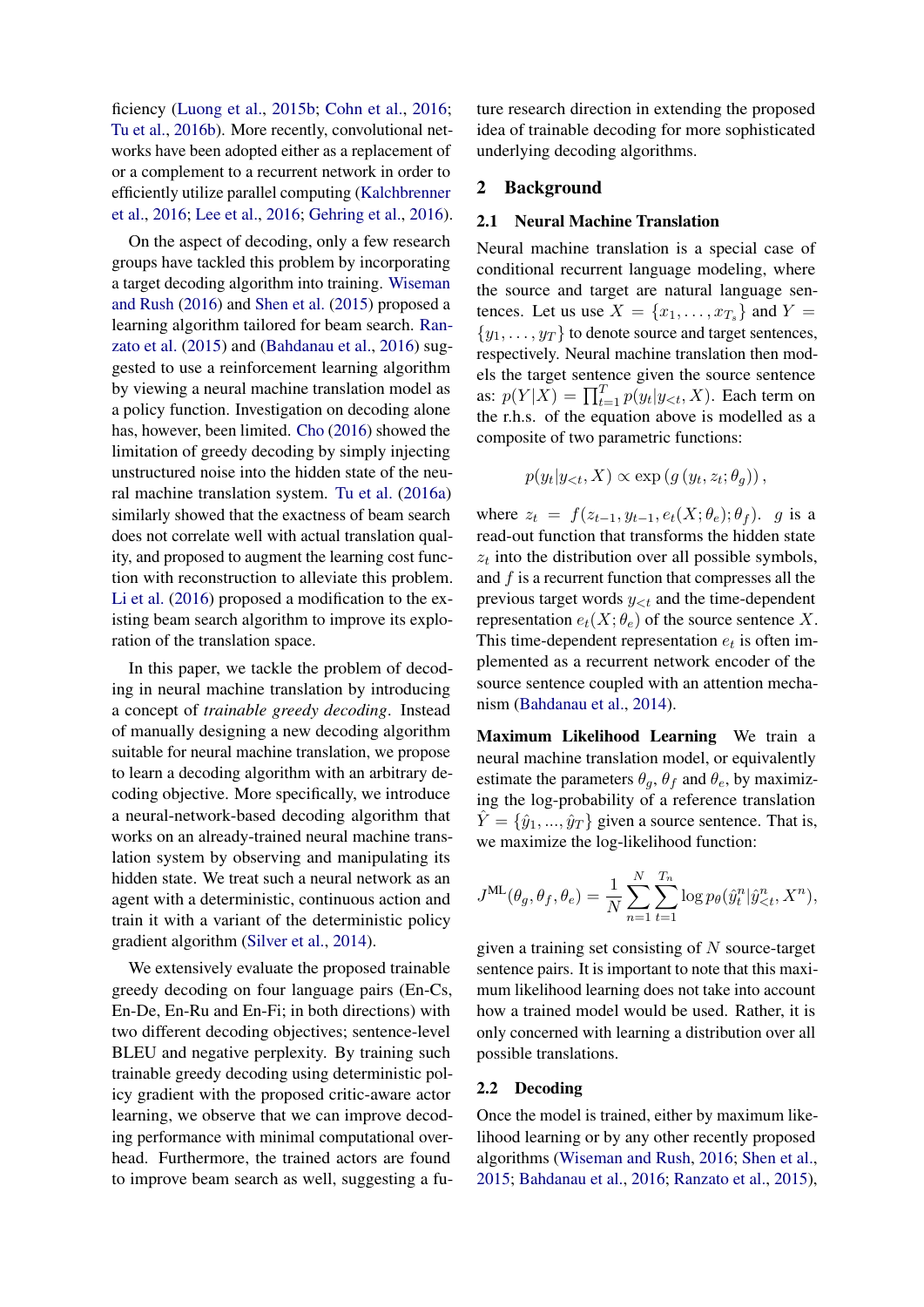we can let the model translate a given sentence by finding a translation that maximizes

$$
\hat{Y} = \underset{Y}{\text{arg}\max} \log p_{\theta}(Y|X),
$$

where  $\theta = (\theta_a, \theta_f, \theta_e)$ . This is, however, computationally intractable, and it is a usual practice to resort to approximate decoding algorithms.

Greedy Decoding One such approximate decoding algorithm is greedy decoding. In greedy decoding, we follow the conditional dependency path and pick the symbol with the highest conditional probability so far at each node. This is equivalent to picking the best symbol one at a time from left to right in conditional language modelling. A decoded translation of greedy decoding is  $\hat{Y} = (\hat{y}_1, \dots, \hat{y}_T)$ , where

$$
\hat{y}_t = \underset{y \in V}{\arg \max} \log p_\theta(y|\hat{y}_{< t}, X). \tag{1}
$$

Despite its preferable computational complexity  $O(|V| \times T)$ , greedy decoding has been over time found to be undesirably sub-optimal.

**Beam Search** Beam search keeps  $K > 1$  hypotheses, unlike greedy decoding which keeps only a single hypothesis during decoding. At each time step  $t$ , beam search picks  $K$  hypotheses with the highest scores  $(\prod_{t'=1}^{t} p(y_t | y_{< t}, X))$ . When all the hypotheses terminate (outputting the end-of-thesentence symbol), it returns the hypothesis with the highest log-probability. Despite its superior performance compared to greedy decoding, the computational complexity grows linearly w.r.t. the size of beam  $K$ , which makes it less preferable especially in the production environment.

## 3 Trainable Greedy Decoding

## 3.1 Many Decoding Objectives

Although we have described decoding in neural machine translation as a maximum-a-posteriori estimation in  $\log p(Y|X)$ , this is not necessarily the only nor the desirable decoding objective.

First, each potential scenario in which neural machine translation is used calls for a unique decoding objective. In simultaneous translation/interpretation, which has recently been studied in the context of neural machine translation [\(Gu](#page-8-16) [et al.,](#page-8-16) [2016\)](#page-8-16), the decoding objective is formulated as a trade-off between the translation quality and delay. On the other hand, when a machine translation system is used as a part of a larger information extraction system, it is more important to correctly translate named entities and events than to translate syntactic function words. The decoding objective in this case must account for how the translation is used in subsequent modules in a larger system.

Second, the conditional probability assigned by a trained neural machine translation model does not necessarily reflect our perception of translation quality. Although [Cho](#page-8-14) [\(2016\)](#page-8-14) provided empirical evidence of high correlation between the logprobability and BLEU, a *de facto* standard metric in machine translation, there have also been reports on large mismatch between the log-probability and BLEU. For instance, [Tu et al.](#page-9-12) [\(2016a\)](#page-9-12) showed that beam search with a very large beam, which is supposed to find translations with better logprobabilities, suffers from pathological translations of very short length, resulting in low translation quality. This calls for a way to design or *learn* a decoding algorithm with an objective that is more directly correlated to translation quality.

In short, there is a significant need for designing multiple decoding algorithms for neural machine translation, regardless of how it was trained. It is however non-trivial to manually design a new decoding algorithm with an arbitrary objective. This is especially true with neural machine translation, as the underlying structure of the decoding/search process – the high-dimensional hidden state of a recurrent network – is accessible but not interpretable. Instead, in the remainder of this section, we propose our approach of *trainable greedy decoding*.

## 3.2 Trainable Greedy Decoding

We start from the noisy, parallel approximate decoding (NPAD) algorithm proposed in [\(Cho,](#page-8-14) [2016\)](#page-8-14). The main idea behind NPAD algorithm is that a better translation with a higher log-probability may be found by injecting unstructured noise in the transition function of a recurrent network. That is,

$$
z_t = f(z_{t-1} + \epsilon_t, y_{t-1}, e_t(X; \theta_e); \theta_f),
$$

where  $\epsilon_t \sim \mathcal{N}(0, (\sigma_0/t)^2)$ . NPAD avoids potential degradation of translation quality by running such a noisy greedy decoding process multiple times in parallel. An important lesson of NPAD algorithm is that there exists a decoding strategy with the asymptotically same computational complexity that results in a better translation quality, and that such a better translation can be found by manipulating the hidden state of the recurrent network.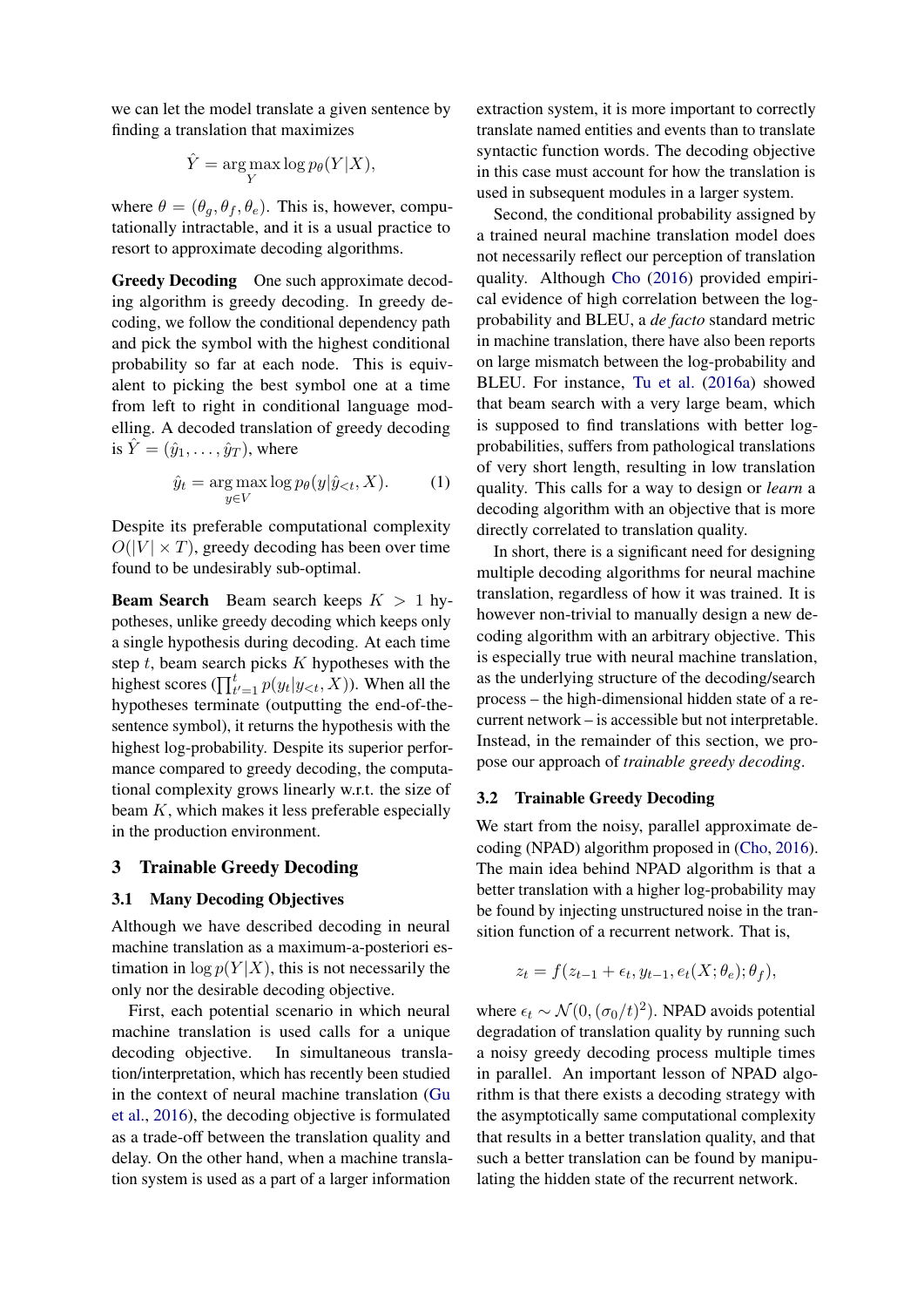

<span id="page-3-0"></span>Figure 1: Graphical illustrations of the trainable greedy decoding. The left panel shows a single step of the actor interacting with the underlying neural translation model, and The right panel the interaction among the underlying neural translation system (dashed-border boxes), actor (redborder boxes), and critic (blue-border boxes). The solid arrows indicate the forward pass, and the dashed yellow arrows the actor's backward pass. The dotted-border box shows the use of a reference translation.

In this work, we propose to significantly extend NPAD by replacing the unstructured noise  $\epsilon_t$  with a parametric function approximator, or an agent,  $\pi_{\phi}$ . This agent takes as input the previous hidden state  $z_{t-1}$ , previously decoded word  $\hat{y}_{t-1}$  and the time-dependent context vector  $e_t(X; \theta_e)$  and outputs a real-valued vectorial action  $a_t \in \mathbb{R}^{\text{dim}(z_t)}$ . Such an agent is trained such that greedy decoding with the agent finds a translation that maximizes any predefined, arbitrary decoding objective, while the underlying neural machine translation model is pretrained and fixed. Once the agent is trained, we generate a translation given a source sentence by greedy decoding however augmented with this agent. We call this decoding strategy *trainable greedy decoding*.

Related Work: Soothsayer prediction function Independently from and concurrently with our work here, [Li et al.](#page-8-17) [\(2017\)](#page-8-17) proposed, just two weeks earlier, to train a neural network that predicts an arbitrary decoding objective given a source sentence and a partial hypothesis, or a prefix of translation, and to use it as an auxiliary score in beam search. For training such a network, referred to as a Q network in their paper, they generate each training example by either running beam search or using a ground-truth translation (when appropriate) for each source sentence. This approach allows one to use an arbitrary decoding objective, but it still relies heavily on the log-probability of the underlying neural translation system in actual decoding. We expect a combination of these and our approaches may further improve decoding for neural machine translation in the future.

## 3.3 Learning and Challenges

While all the parameters— $\theta_q$ ,  $\theta_f$  and  $\theta_e$ — of the underlying neural translation model are fixed, we only update the parameters  $\phi$  of the agent  $\pi$ . This ensures the generality of the pretrained translation

model, and allows us to train multiple trainable greedy decoding agents with different decoding objectives, maximizing the utility of a single trained translation model.

Let us denote by  $R$  our arbitrary decoding objective as a function that scores a translation generated from trainable greedy decoding. Then, our learning objective for trainable greedy decoding is

$$
J^{\mathcal{A}}(\phi) = \mathbb{E}_{X \sim D}^{\hat{Y} = G_{\pi}(X)} \left[ R(\hat{Y}) \right],
$$

where we used  $G_{\pi}(X)$  as a shorthand for trainable greedy decoding with an agent  $\pi$ .

There are two major challenges in learning an agent with such an objective. First, the decoding objective  $R$  may not be differentiable with respect to the agent. Especially because our goal is to accommodate an arbitrary decoding objective, this becomes a problem. For instance, BLEU, a standard quality metric in machine translation, is a piecewise linear function with zero derivatives almost everywhere. Second, the agent here is a real-valued, deterministic policy with a very high-dimensional action space (1000s of dimensions), which is well known to be difficult. In order to alleviate these difficulties, we propose to use a variant of the deterministic policy gradient algorithm [\(Silver et al.,](#page-9-13) [2014;](#page-9-13) [Lillicrap et al.,](#page-8-18) [2015\)](#page-8-18).

# 4 Deterministic Policy Gradient with Critic-Aware Actor Learning

# 4.1 Deterministic Policy Gradient for Trainable Greedy Decoding

It is highly unlikely for us to have access to the gradient of an arbitrary decoding objective  $R$  with respect to the agent  $\pi$ , or its parameters  $\phi$ . Furthermore, we cannot estimate it stochastically because our policy  $\pi$  is defined to be deterministic without a predefined nor learned distribution over the action. Instead, following [\(Silver et al.,](#page-9-13) [2014;](#page-9-13)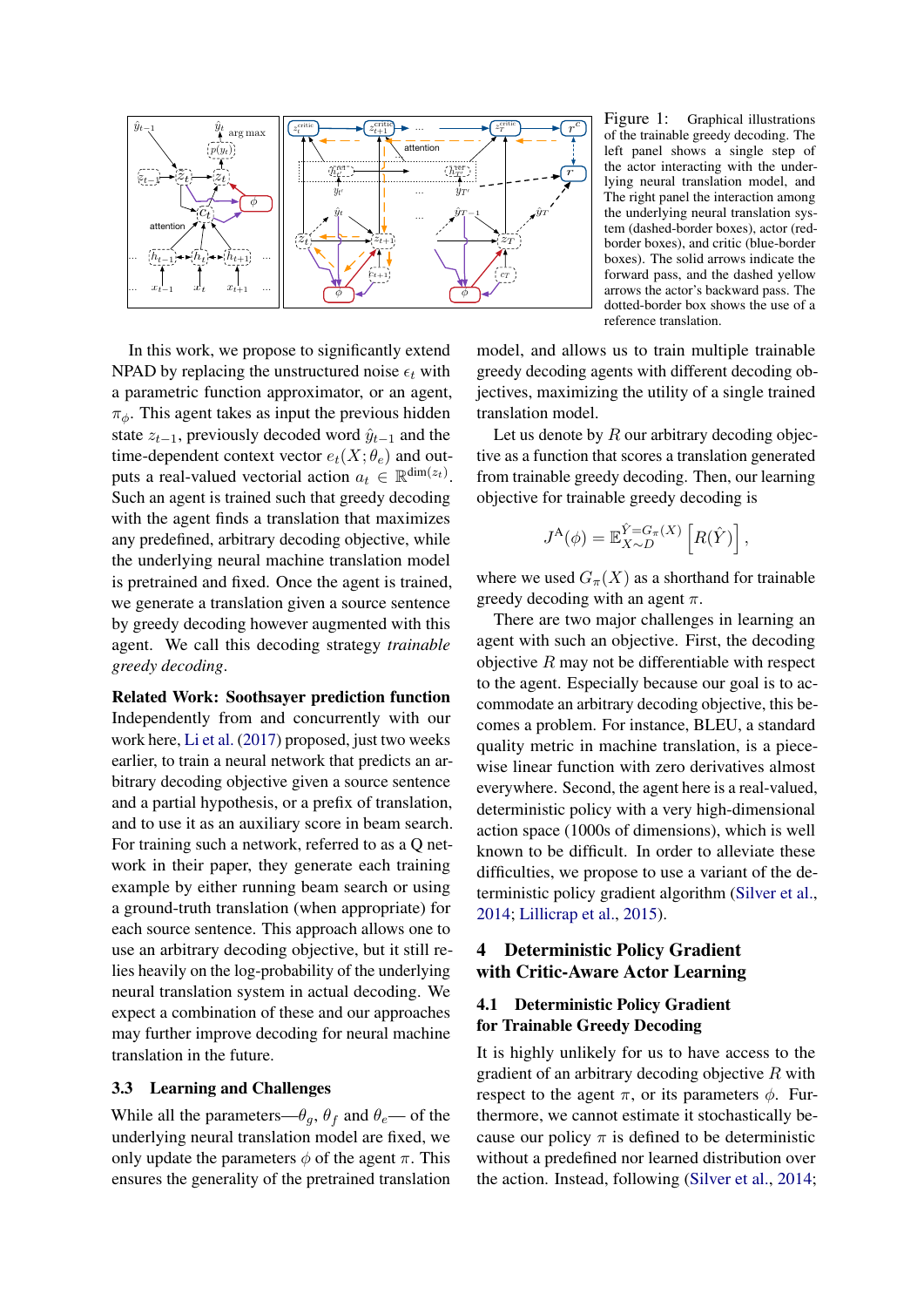[Lillicrap et al.,](#page-8-18) [2015\)](#page-8-18), we use a parametric, differentiable approximator, called a critic  $R<sup>c</sup>$ , for the non-differentiable objective  $R$ . We train the critic by minimizing

$$
J^{\mathcal{C}}(\psi) = \mathbb{E}_{X \sim D}^{\hat{Y} = G_{\pi}(X)} \left[ R^c_{\psi}(z_{1:T}) - R(\hat{Y}) \right]^2.
$$

The critic observes the state-action sequence of the agent  $\pi$  via the modified hidden states  $(z_1, \ldots, z_T)$ of the recurrent network, and predicts the associated decoding objective. By minimizing the mean squared error above, we effectively encourage the critic to approximate the non-differentiable objective as closely as possible in the vicinity of the state-action sequence visited by the agent.

We implement the critic  $R<sup>c</sup>$  as a recurrent network, similarly to the underlying neural machine translation system. This implies that we can compute the derivative of the predicted decoding objective with respect to the input, that is, the state-action sequence  $z_{1:T}$ , which allows us to update the actor  $\pi$ , or equivalently its parameters  $\phi$ , to maximize the predicted decoding objective. Effectively we avoid the issue of non-differentiability of the original decoding objective by working with its proxy.

With the critic, the learning objective of the actor is now to maximize not the original decoding objective R but its proxy  $R^C$  such that

$$
\hat{J}^{\mathbf{A}}(\phi) = \mathbb{E}_{X \sim D}^{\hat{Y} = G_{\pi}(X)} \left[ R^{\mathbf{C}}(\hat{Y}) \right].
$$

Unlike the original objective, this objective function is fully differentiable with respect to the agent  $\pi$ . We thus use a usual stochastic gradient descent algorithm to train the agent, while simultaneously training the critic. We do so by alternating between training the actor and critic. Note that we maximize the return of a full episode rather than the Q value, unlike usual approaches in reinforcement learning.

## 4.2 Critic-Aware Actor Learning

Challenges The most apparent challenge for training such a deterministic actor with a large action space is that most of action configurations will lead to zero return. It is also not trivial to devise an efficient exploration strategy with a deterministic actor with real-valued actions. This issue has however turned out to be less of a problem than in a usual reinforcement learning setting, as the state and action spaces are well structured thanks to pretraining by maximum likelihood learning. As

#### Algorithm 1 Trainable Greedy Decoding

- <span id="page-4-1"></span>**Require:** NMT  $\theta$ , actor  $\phi$ , critic  $\psi$ ,  $N_c$ ,  $N_a$ ,  $S_c$ ,  $S_a$ ,  $\tau$ 1: Train  $\theta$  using MLE on training set D;
- 2: Initialize  $\phi$  and  $\psi$ ;
- 3: Shuffle D twice into  $D_{\phi}$  and  $D_{\psi}$
- 4: while stopping criterion is not met do
- 5: for  $t = 1 : N_c$  do
- 6: Draw a translation pair:  $(X, Y) \sim D_{\psi}$ ;
- 7:  $r, r^c = \text{DecoDE}(S_c, X, Y, 1)$
- 8: Update  $\psi$  using  $\nabla_{\psi} \sum_{k} (r_k^c r_k)^2 / (S_c + 1)$
- 9: **for**  $t = 1 : N_a$  **do**<br>10: Draw a translar
- Draw a translation pair:  $(X, Y) \sim D_{\phi};$
- 11:  $r, r^c = \text{DECODE}(S_a, X, Y, 0)$
- 12: Compute  $w_k = \exp \left(-\left(r_k^c r_k\right)^2 / \tau\right)$
- 13: Compute  $\tilde{w}_k = w_k / \sum_k w_k$ 14: Update  $\phi$  using  $-\sum_{k} \widetilde{(\tilde{w}_k \cdot \nabla_{\phi} r_k^c)}$

**Function:**  $\text{DECODE}(S, X, Y, c)$ 

1:  $Y_s = \{\}, Z_s = \{\}, r = \{\}, r^c = \{\};$ 2: for  $k = 1 : S$  do<br>3: Sample noise 3: Sample noise  $\epsilon \sim \mathcal{N}(0, \sigma^2)$  for each action; 4: Greedy decoding  $\hat{Y}^k = G_{\theta, \phi}(X)$  with  $\epsilon$ ; 5: Collect hidden states  $z_{1:T}^k$  given  $X, \hat{Y}, \theta, \phi$ 6:  $Y_s \leftarrow Y_s \cup \{Y^k\}$ 7:  $Z_s \leftarrow Z_s \cup \{z_{1:T}^k\}$ 8: if  $c = 1$  then<br>9: Collect bi Collect hidden states  $z_{1:T}$  given  $X, Y, \theta$ 10:  $Y_s \leftarrow Y_s \cup \{Y\}$ 11:  $Z_s \leftarrow Z_s \cup \{z_{1:T}\}\$ 12: for  $\hat{Y}, Z \in Y_s, Z_s$  do 13: Compute the critic output  $r^c \leftarrow R^c_{\psi}(Z, \hat{Y})$ 14: Compute true reward  $r \leftarrow R(Y, \hat{Y})$ 15: return  $r, r^c$ 

observed by [Cho](#page-8-14) [\(2016\)](#page-8-14), any reasonable perturbation to the hidden state of the recurrent network generates a reasonable translation which would receive again a reasonable return.

Although this property of dense reward makes the problem of trainable greedy decoding more manageable, we have observed other issues during our preliminary experiment with the vanilla deterministic policy gradient. In order to avoid these issues that caused instability, we propose the following modifications to the vanilla algorithm.

Critic-Aware Actor Learning A major goal of the critic is not to estimate the return of a given episode, but to estimate the gradient of the return evaluated given an episode. In order to do so, the critic must be trained, or presented, with stateaction sequences  $z_{1:T'}$  similar though not identical to the state-action sequence generated by the current actor  $\pi$ . This is achieved, in our case, by injecting unstructured noise to the action at each time step, similar to [\(Heess et al.,](#page-8-19) [2015\)](#page-8-19):

<span id="page-4-0"></span>
$$
\tilde{a}_t = \phi(z_t, a_{t-1}) + \sigma \cdot \epsilon,\tag{2}
$$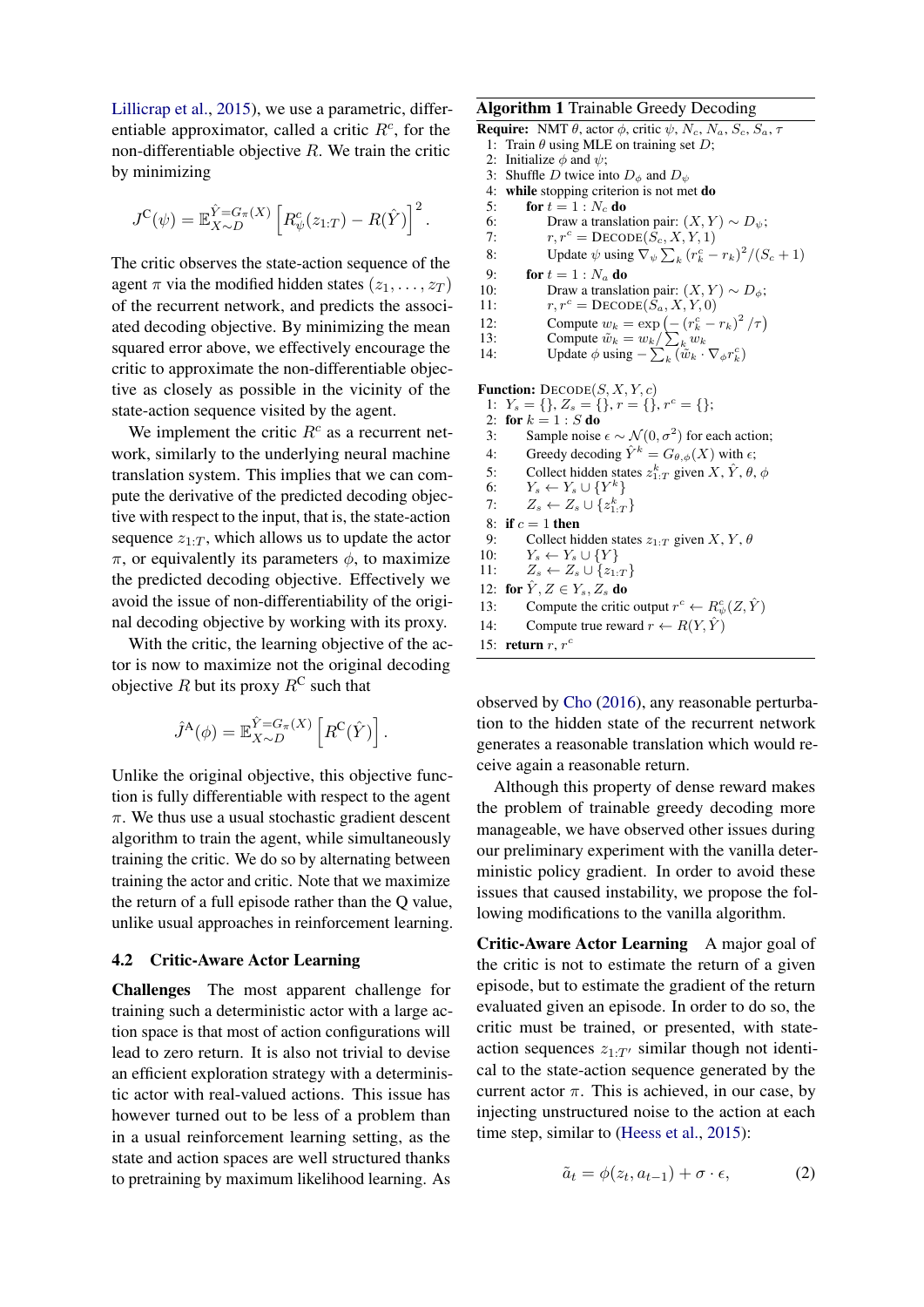

where  $\epsilon$  is a zero-mean, unit-variance normal variable. This noise injection procedure is mainly used when training the critic.

We have however observed that the quality of the reward and its gradient estimate of the critic is very noisy even when the critic was trained with this kind of noisy actor. This imperfection of the critic often led to the instability in training the actor in our preliminary experiments. In order to avoid this, we describe here a technique which we refer to as *critic-aware actor gradient estimation*.

Instead of using the point estimate  $\frac{\partial R^c}{\partial \phi}$  of the gradient of the predicted objective with respect to the actor's parameters  $\phi$ , we propose to use the expected gradient of the predicted objective with respect to the critic-aware distribution  $Q$ . That is,

$$
\mathbb{E}_Q \left[ \frac{\partial R^c_\psi}{\partial \phi} \right],\tag{3}
$$

where we define the critic-aware distribution Q as

$$
Q(\epsilon) \propto \exp\left(\frac{-(R_{\psi}^c - R)^2/\tau}{\text{Critic-awareness}}\right) \exp\left(\frac{\epsilon^2}{2\sigma^2}\right).
$$
 (4)

This expectation allows us to incorporate the noisy, non-uniform nature of the critic's approximation of the objective by up-weighting the gradient computed at a point with a higher critic quality and down-weighting the gradient computed at a point with a lower critic quality. The first term in Q reflects this, while the second term ensures that our estimation is based on a small region around the state-action sequence generated by the current, noise-free actor  $\pi$ .

<span id="page-5-2"></span>Figure 2: The plots draw the improvements by the trainable greedy decoding. The x-axes correspond to the objectives used to train trainable greedy decoding, and the yaxes to the changes in the achieved objectives (BLEU for the figures on the left, and negative perplexity on the right.) The top row (a) shows the cases when the trainable greedy decoder is used on its own, and the bottom row (b) when it is used together with beam search. The baselines (improvement of 0) are respectively greedy decoding and beam search for the top and bottom rows. When training and evaluation are both done with BLEU, we test the statistical significance [\(Koehn,](#page-8-20) [2004\)](#page-8-20), and we mark significant cases with red stars ( $p < 0.05$ .)

Since it is intractable to compute Eq. [\(3\)](#page-5-0) exactly, we resort to importance sampling with the proposed distribution equal to the second term in Eq. [\(4\)](#page-5-1). Then, our gradient estimate for the actor becomes the sum of the gradients from multiple realizations of the noisy actor in Eq. [\(2\)](#page-4-0), where each gradient is weighted by the quality of the critic exp $(-(R^c_{\phi}-\Phi)$  $(R)^2/\tau$ ).  $\tau$  is a hyperparameter that controls the smoothness of the weights. We observed in our preliminary experiment that the use of this criticaware actor learning significantly stabilizes general learning of both the actor and critic.

<span id="page-5-0"></span>Reference Translations for Training the Critic In our setting of neural machine translation, we have access to a reference translation for each source sentence  $X$ , unlike in a usual setting of reinforcement learning. By force-feeding the reference translation into the underlying neural machine translation system (rather than feeding the decoded symbols), we can generate the reference state-action sequence. This sequence is much less correlated with those sequences generated by the actor, and facilitates computing a better estimate of the gradient w.r.t. the critic.

<span id="page-5-1"></span>In Alg. [1,](#page-4-1) we present the complete algorithm. To make the description less cluttered, we only show the version of minibatch size  $= 1$  which can be naturally extended. We also illustrate the proposed trainable greedy decoding and the proposed learning strategy in Fig. [1.](#page-3-0)

## 5 Experimental Settings

We empirically evaluate the proposed trainable greedy decoding on four language pairs – En-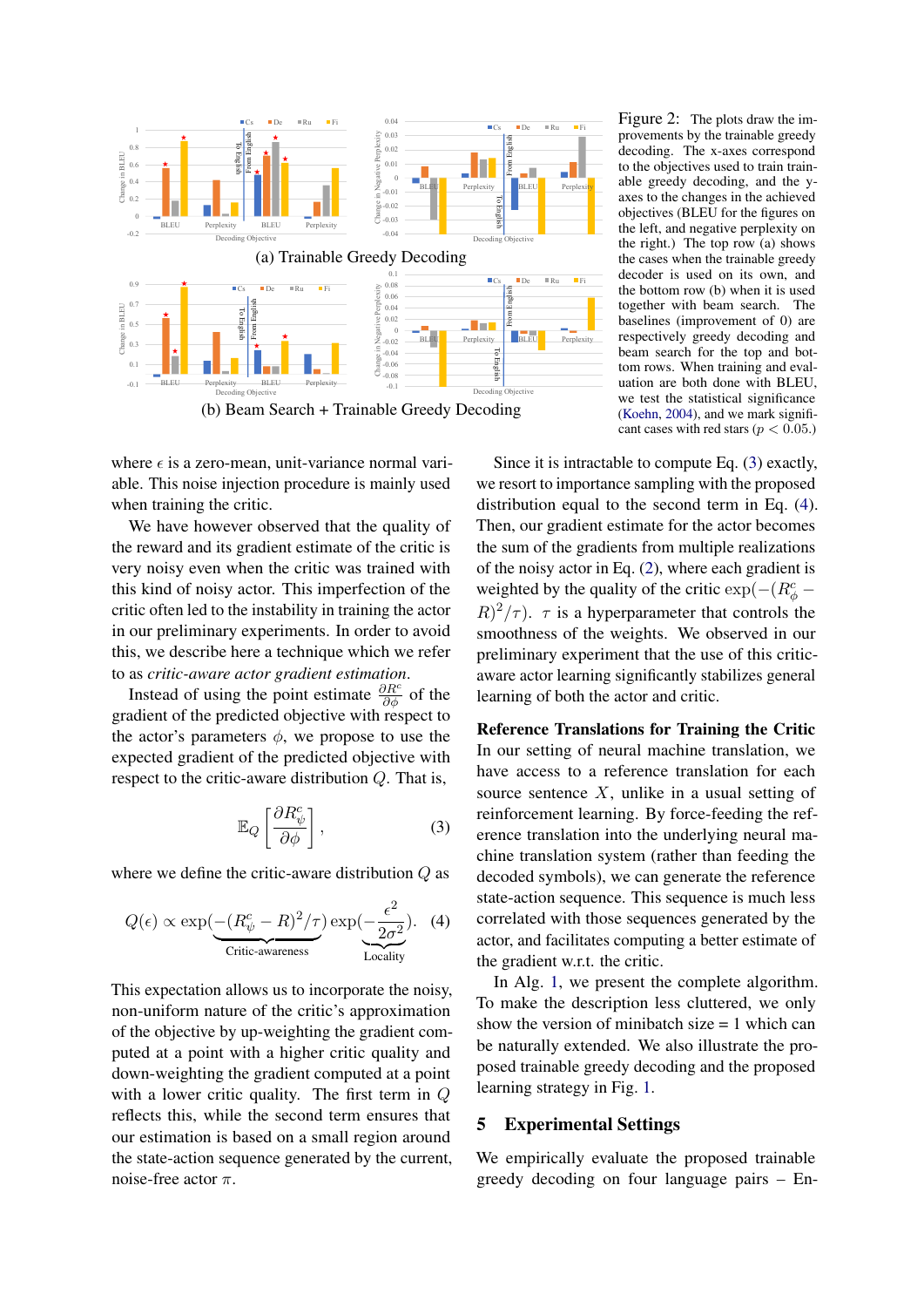

<span id="page-6-1"></span>Figure 3: Comparison of greedy BLEU scores whether using the critic-aware exploration or not on Ru-En Dataset. The green line means the BLEU score achieved by greedy decoding from the underlying NMT model.

De, En-Ru, En-Cs and En-Fi – using a standard attention-based neural machine translation system [\(Bahdanau et al.,](#page-8-9) [2014\)](#page-8-9). We train underlying neural translation systems using the parallel corpora made available from WMT'[1](#page-6-0)5.<sup>1</sup> The same set of corpora are used for trainable greedy decoding as well. All the corpora are tokenized and segmented into subword symbols using byte-pair encoding (BPE) [\(Sennrich et al.,](#page-9-2) [2015\)](#page-9-2). We use sentences of length up to 50 subword symbols for MLE training and 200 symbols for trainable decoding. For validation and testing, we use newstest-2013 and newstest-2015, respectively.

## 5.1 Model Architectures and Learning

Underlying NMT Model For each language pair, we implement an attention-based neural machine translation model whose encoder and decoder recurrent networks have 1,028 gated recurrent units (GRU, [Cho et al.,](#page-8-7) [2014\)](#page-8-7) each. Source and target symbols are projected into 512-dimensional embedding vectors. We trained each model for approximately 1.5 weeks using Adadelta [\(Zeiler,](#page-9-14) [2012\)](#page-9-14).

Actor  $\pi$  We use a feedforward network with a single hidden layer as the actor. The input is a 2,056-dimensional vector which is the concatenation of the decoder hidden state and the timedependent context vector from the attention mechanism, and it outputs a 1,028-dimensional action vector for the decoder. We use 32 units for the hidden layer with tanh activations.

Critic  $R<sup>c</sup>$  The critic is implemented as a variant of an attention-based neural machine translation model that takes a reference translation as a source sentence and a state-action sequence from the actor as a target sentence. Both the size of GRU units and embedding vectors are the same with the underlying model. Unlike a usual neural machine translation system, the critic does not language-model the target sentence but simply outputs a scalar value to predict the true return. When we predict a bounded return, such as sentence BLEU, we use a sigmoid activation at the output. For other unbounded return like perplexity, we use a linear activation.

Learning We train the actor and critic simultaneously by alternating between updating the actor and critic. As the quality of the critic's approximation of the decoding objective has direct influence on the actor's learning, we make ten updates to the critic before each time we update the actor once. We use RMSProp [\(Tieleman and Hinton,](#page-9-15) [2012\)](#page-9-15) with the initial learning rates of  $2 \times 10^{-6}$  and  $2 \times 10^{-4}$ , respectively, for the actor and critic.

We monitor the progress of learning by measuring the decoding objective on the validation set. After training, we pick the actor that results in the best decoding objective on the validation set, and test it on the test set.

Decoding Objectives For each neural machine translation model, pretrained using maximum likelihood criterion, we train two trainable greedy decoding actors. One actor is trained to maximize BLEU (or its smoothed version for sentence-level scoring [\(Lin and Och,](#page-8-21) [2004\)](#page-8-21)) as its decoding objective, and the other to minimize perplexity (or equivalently the negative log-probability normalized by the length.)

We have chosen the first two decoding objectives for two purposes. First, we demonstrate that it is possible to build multiple trainable decoders with a single underlying model trained using maximum likelihood learning. Second, the comparison between these two objectives provides a glimpse into the relationship between BLEU (the most widely used automatic metric for evaluating translation systems) and log-likelihood (the most widely used learning criterion for neural machine translation).

Evaluation We test the trainable greedy decoder with both greedy decoding and beam search. Although our decoder is always trained with greedy decoding, beam search in practice can be used together with the actor of the trainable greedy decoder. Beam search is expected to work better especially when our training of the trainable greedy decoder is unlikely to be optimal. In both cases, we

<span id="page-6-0"></span><sup>1</sup> http://www.statmt.org/wmt15/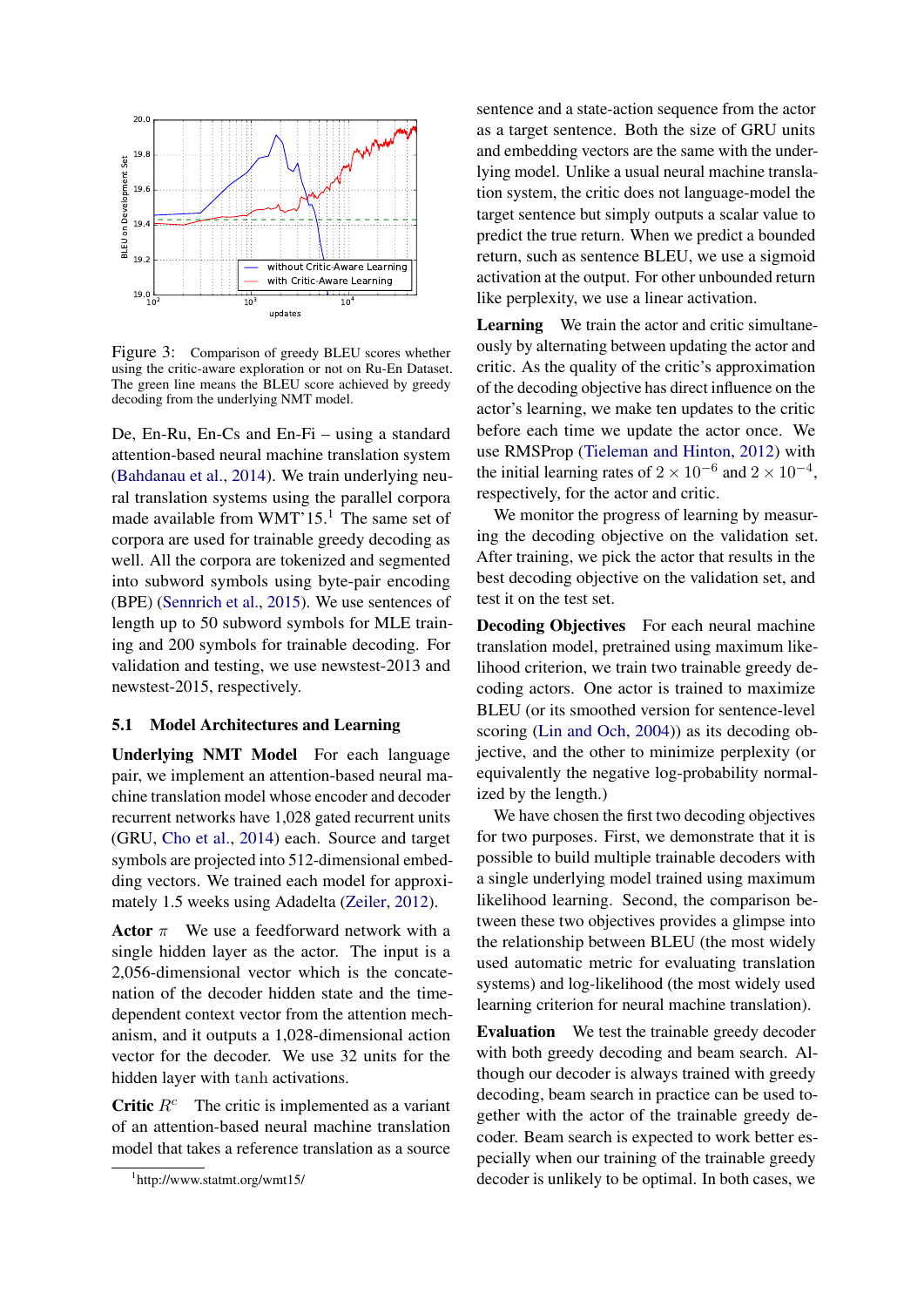```
(a) S: Главное зеркало инфракрасного космического телескопа имеет диаметр 6,5 метров
    T: The primary mirror of the infrared space telescope has a diameter of 6.5 metres \overline{G}. The main mirror of the infrared spaceboard has a diameter 6.5 m.
         The main mirror of the infrared spaceboard has a diameter 6.5 m.
     A: The main mirror of the infrared space-type telescope has a diameter of 6.5 meters .
(b) S: Еще один пункт - это дать им понять , что они должны вести себя онлайн так же , как делают это оффлайн .
          T: Another point is to make them see that they must behave online as they do offline .
    G: Another option is to give them a chance to behave online as well as do this offline
     A: Another option is to give them to know that they must behave online as well as offline .
(c) S: Возможен ли долговременный мир между арабами и израильтянами на Ближнем Востоке ?
 T: Can there ever be a lasting peace between Arabs and Jews in the Middle East ?
    G: Can the Long-term Peace be Out of the Middle East ?<br>A: Can the Long-term Peace be between Arabs and Israel
         Can the Long-term Peace be between Arabs and Israelis in the Middle East ?
```
report both the perplexity and BLEU.

## 5.2 Results and Analysis

We present the improvements of BLEU and perplexity (or its negation) in Fig. [2](#page-5-2) for all the language pair-directions. It is clear from these plots that the best result is achieved when the trainable greedy decoder was trained to maximize the target decoding objective. When the decoder was trained to maximize sentence-level BLEU, we see the improvement in BLEU but often the degradation in the perplexity (see the left plots in Fig. [2.](#page-5-2)) On the other hand, when the actor was trained to minimize the perplexity, we only see the improvement in perplexity (see the right plots in Fig. [2.](#page-5-2)) This confirms our earlier claim that it is necessary and desirable to tune for the target decoding objective regardless of what the underlying translation system was trained for, and strongly supports the proposed idea of trainable decoding.

The improvement from using the proposed trainable greedy decoding is smaller when used together with beam search, as seen in Fig. [2](#page-5-2) (b). However, we still observe statistically significant improvement in terms of BLEU (marked with red stars.) This suggests a future direction in which we extend the proposed trainable greedy decoding to directly incorporate beam search into its training procedure to further improve the translation quality.

It is worthwhile to note that we achieved all of these improvements with negligible computational overhead. This is due to the fact that our actor is a very small, shallow neural network, and that the more complicated critic is thrown away after training. We suspect the effectiveness of such a small actor is due to the well-structured hidden state space of the underlying neural machine translation model which was trained with a large amount of parallel corpus. We believe this favourable computational complexity makes the proposed method suitable for production-grade neural machine translation [\(Wu](#page-9-16) [et al.,](#page-9-16) [2016;](#page-9-16) [Crego et al.,](#page-8-22) [2016\)](#page-8-22).

Importance of Critic-Aware Actor Learning In Fig. [3,](#page-6-1) we show sample learning curves with and without the proposed critic-aware actor learning. Both curves were from the models trained under the same condition. Despite a slower start in the early stage of learning, we see that the critic-aware actor learning has greatly stabilized the learning progress. We emphasize that we would not have been able to train all these 16 actors without the proposed critic-aware actor learning.

Examples In Fig. [4,](#page-7-0) we present three examples from Ru-En. We defined the influence as the KL divergence between the conditional distributions without the trainable greedy decoding and with the trainable greedy decoding, assuming the fixed previous hidden state and target symbol. We colored a target word with magenta, when the influence of the trainable greedy decoding is large  $(> 0.001)$ . Manual inspection of these examples as well as others has revealed that the trainable greedy decoder focuses on fixing prepositions and removing any unnecessary symbol generation. More in-depth analysis is however left as future work.

# 6 Conclusion

We proposed trainable greedy decoding as a way to learn a decoding algorithm for neural machine translation with an arbitrary decoding objective. The proposed trainable greedy decoder observes and manipulates the hidden state of a trained neural translation system, and is trained by a novel variant of deterministic policy gradient, called critic-aware actor learning. Our extensive experiments on eight language pair-directions and two objectives confirmed its validity and usefulness. The proposed trainable greedy decoding is a generic idea that can be applied to any recurrent language modeling, and we anticipate future research both on the fundamentals of the trainable decoding as well as on the applications to more diverse tasks such as image caption generating and dialogue modeling.

<span id="page-7-0"></span>Figure 4: Three Ru-En examples in which the difference between the trainable greedy decoding (A) and the conventional greedy decoding (G) is large. Each step is marked with magenta, when the actor significantly influenced the output distribution.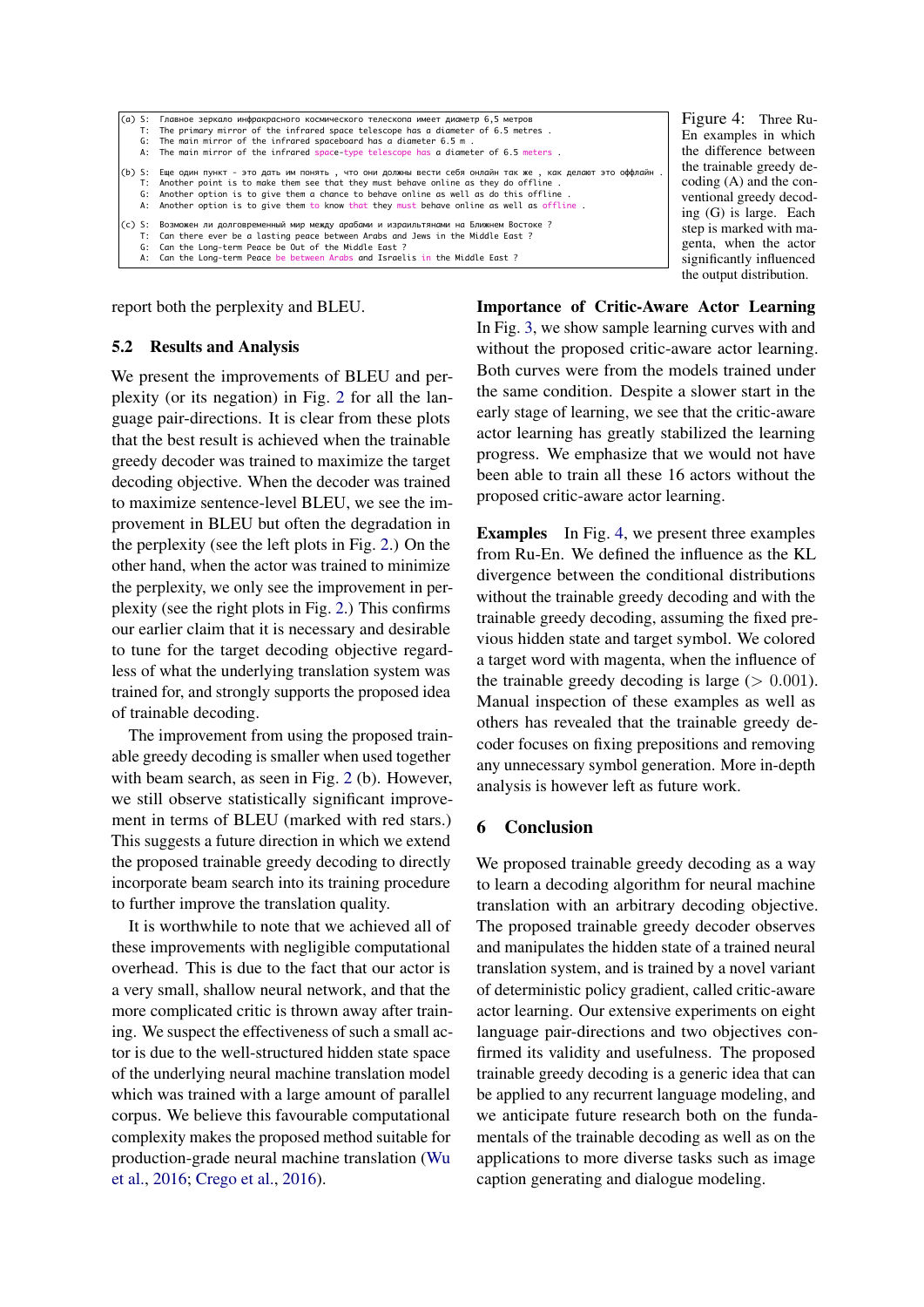## Acknowledgement

KC thanks the support by Facebook, Google (Google Faculty Award 2016) and NVidia (GPU Center of Excellence 2015-2016). We sincerely thank Martin Arjovsky, Zihang Dai, Graham Neubig, Pengcheng Yin and Chunting Zhou for helpful discussions and insightful feedbacks.

## References

- <span id="page-8-13"></span>Dzmitry Bahdanau, Philemon Brakel, Kelvin Xu, Anirudh Goyal, Ryan Lowe, Joelle Pineau, Aaron Courville, and Yoshua Bengio. 2016. An actor-critic algorithm for sequence prediction. *arXiv preprint arXiv:1607.07086* .
- <span id="page-8-9"></span>Dzmitry Bahdanau, Kyunghyun Cho, and Yoshua Bengio. 2014. Neural machine translation by jointly learning to align and translate. *arXiv preprint arXiv:1409.0473* .
- <span id="page-8-14"></span>Kyunghyun Cho. 2016. Noisy parallel approximate decoding for conditional recurrent language model. *arXiv preprint arXiv:1605.03835* .
- <span id="page-8-7"></span>Kyunghyun Cho, Bart Van Merriënboer, Caglar Gulcehre, Dzmitry Bahdanau, Fethi Bougares, Holger Schwenk, and Yoshua Bengio. 2014. Learning phrase representations using rnn encoder-decoder for statistical machine translation. *arXiv preprint arXiv:1406.1078* .
- <span id="page-8-0"></span>Junyoung Chung, Kyunghyun Cho, and Yoshua Bengio. 2016. Nyu-mila neural machine translation systems for wmt16. In *Proceedings of the First Conference on Machine Translation, Berlin, Germany. Association for Computational Linguistics*.
- <span id="page-8-10"></span>Trevor Cohn, Cong Duy Vu Hoang, Ekaterina Vymolova, Kaisheng Yao, Chris Dyer, and Gholamreza Haffari. 2016. Incorporating structural alignment biases into an attentional neural translation model. *arXiv preprint arXiv:1601.01085* .
- <span id="page-8-2"></span>Marta R Costa-Jussa and José AR Fonollosa. 2016. Character-based neural machine translation. *arXiv preprint arXiv:1603.00810* .
- <span id="page-8-22"></span>Josep Crego, Jungi Kim, Guillaume Klein, Anabel Rebollo, Kathy Yang, Jean Senellart, Egor Akhanov, Patrice Brunelle, Aurelien Coquard, Yongchao Deng, et al. 2016. Systran's pure neural machine translation systems. *arXiv preprint arXiv:1610.05540* .
- <span id="page-8-3"></span>Daxiang Dong, Hua Wu, Wei He, Dianhai Yu, and Haifeng Wang. 2015. Multi-task learning for multiple language translation. ACL.
- <span id="page-8-4"></span>Orhan Firat, Kyunghyun Cho, and Yoshua Bengio. 2016a. Multi-way, multilingual neural machine translation with a shared attention mechanism. In *NAACL*.
- <span id="page-8-5"></span>Orhan Firat, Baskaran Sankaran, Yaser Al-Onaizan, Fatos T Yarman Vural, and Kyunghyun Cho. 2016b. Zero-resource translation with multi-lingual neural machine translation. In *EMNLP*.
- <span id="page-8-12"></span>Jonas Gehring, Michael Auli, David Grangier, and Yann N Dauphin. 2016. A convolutional encoder model for neural machine translation. *arXiv preprint arXiv:1611.02344* .
- <span id="page-8-16"></span>Jiatao Gu, Graham Neubig, Kyunghyun Cho, and Victor OK Li. 2016. Learning to translate in realtime with neural machine translation. *arXiv preprint arXiv:1610.00388* .
- <span id="page-8-6"></span>Thanh-Le Ha, Jan Niehues, and Alexander Waibel. 2016. Toward multilingual neural machine translation with universal encoder and decoder. *arXiv preprint arXiv:1611.04798* .
- <span id="page-8-19"></span>Nicolas Heess, Gregory Wayne, David Silver, Tim Lillicrap, Tom Erez, and Yuval Tassa. 2015. Learning continuous control policies by stochastic value gradients. In *Advances in Neural Information Processing Systems*. pages 2944–2952.
- <span id="page-8-8"></span>Nal Kalchbrenner and Phil Blunsom. 2013. Recurrent continuous translation models. In *EMNLP*. pages 1700–1709.
- <span id="page-8-11"></span>Nal Kalchbrenner, Lasse Espeholt, Karen Simonyan, Aaron van den Oord, Alex Graves, and Koray Kavukcuoglu. 2016. Neural machine translation in linear time. *arXiv preprint arXiv:1610.10099* .
- <span id="page-8-20"></span>Philipp Koehn. 2004. Statistical significance tests for machine translation evaluation. In *EMNLP*. pages 388–395.
- <span id="page-8-1"></span>Jason Lee, Kyunghyun Cho, and Thomas Hofmann. 2016. Fully character-level neural machine translation without explicit segmentation. *arXiv preprint arXiv:1610.03017* .
- <span id="page-8-15"></span>Jiwei Li, Will Monroe, and Dan Jurafsky. 2016. A simple, fast diverse decoding algorithm for neural generation. *arXiv preprint arXiv:1611.08562* .
- <span id="page-8-17"></span>Jiwei Li, Will Monroe, and Dan Jurafsky. 2017. Learning to decode for future success. *arXiv preprint arXiv:1701.06549* .
- <span id="page-8-18"></span>Timothy P Lillicrap, Jonathan J Hunt, Alexander Pritzel, Nicolas Heess, Tom Erez, Yuval Tassa, David Silver, and Daan Wierstra. 2015. Continuous control with deep reinforcement learning. *arXiv preprint arXiv:1509.02971* .
- <span id="page-8-21"></span>Chin-Yew Lin and Franz Josef Och. 2004. Automatic evaluation of machine translation quality using longest common subsequence and skip-bigram statistics. In *Proceedings of the 42nd Annual Meeting on Association for Computational Linguistics*. Association for Computational Linguistics, page 605.